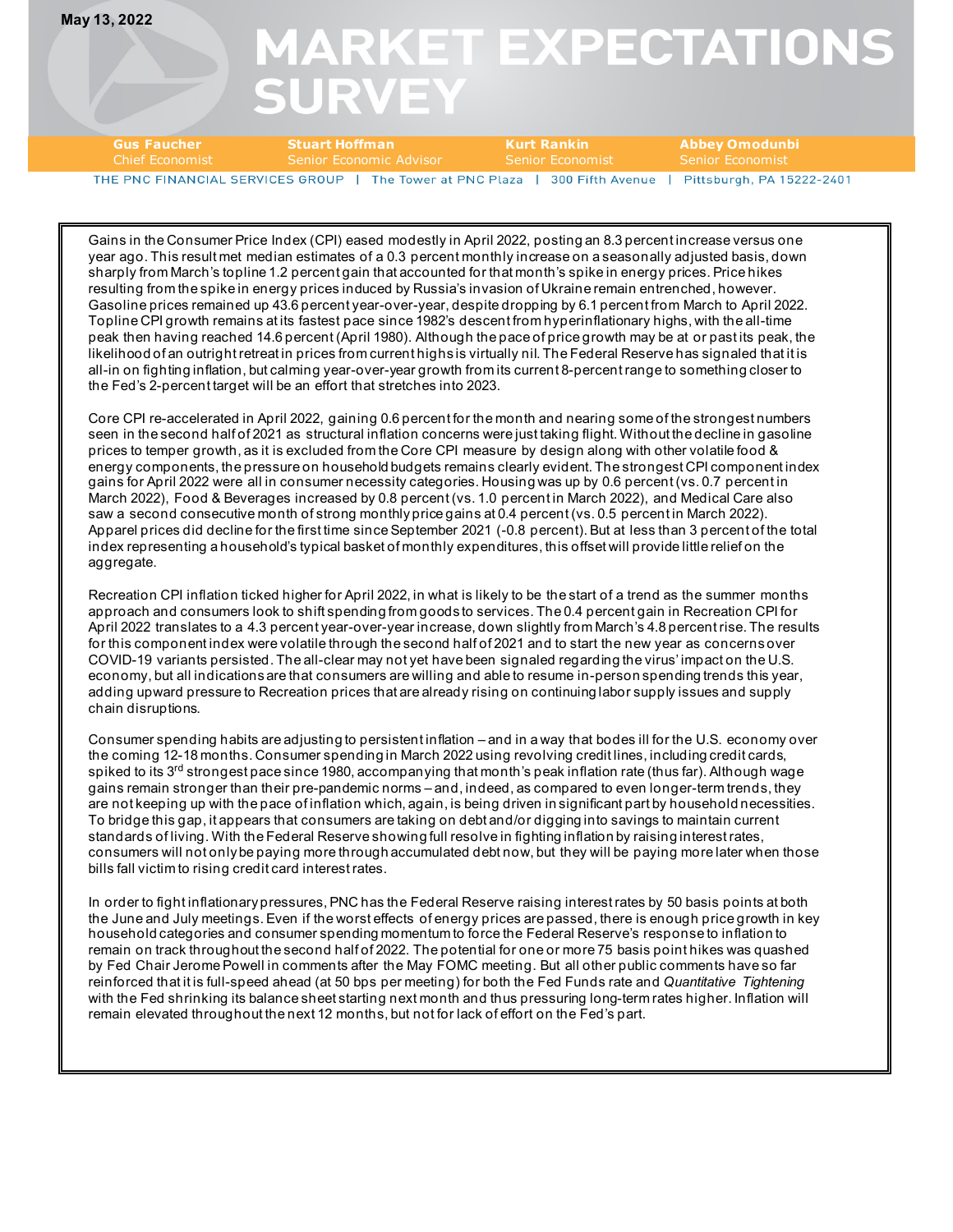## MARKET EXPECTATIONS SURVEY

| <b>ACTION ECONOMICS SURVEY</b>                                                                                                            | Last<br><b>Actual</b>   | <b>PNC FINANCIAL SERVICES GROUP</b><br><b>COMMENT</b>                                                                                                                                                |  |
|-------------------------------------------------------------------------------------------------------------------------------------------|-------------------------|------------------------------------------------------------------------------------------------------------------------------------------------------------------------------------------------------|--|
| Fed Funds Rate Target Range Mid-Point<br>(after the FOMC meeting on 6/15)<br>1.375 to 1.625 percent<br>Range:<br>1.375 percent<br>Median: |                         | We expect a 50 bps funds rate hike at both the<br>June and July FOMC meetings.                                                                                                                       |  |
| Apr Retail Sales (5/17, Tuesday)<br>Range:<br>$0.4$ to 1.3 percent<br>0.8 percent<br>Median:                                              | 0.7%<br>(Mar)           | Up 0.6 percent. Lower gasoline prices gave<br>consumers more money to spend on other<br>items, especially food at home and at<br>restaurants. New vehicle sales rose but used<br>vehicle sales fell. |  |
| Apr Retail Sales (ex-auto)<br>$(5/17,$ Tuesday)<br>0.0 to 0.7 percent<br>Range:<br>Median:<br>0.4 percent                                 | 1.4%<br>(Mar)           | Up 0.3 percent. Control sales (excluding new<br>and used vehicles, building materials, gasoline<br>and restaurant sales) rose by a solid 0.7<br>percent.                                             |  |
| <b>Apr Industrial Production</b><br>$(5/17,$ Tuesday)<br>0.2 to 0.9 percent<br>Range:<br>Median:<br>0.4 percent                           | 0.9%<br>(Mar)           | Up 0.3 percent for total and manufacturing<br>production.                                                                                                                                            |  |
| Apr Capacity Utilization (5/17, Tuesday)<br>78.4 to 79.0 percent<br>Range:<br>Median:<br>78.6 percent                                     | 78.3%<br>(Mar)          | Up to 78.4 percent.                                                                                                                                                                                  |  |
| <b>Mar Business Inventories</b><br>(5/17, Tuesday)<br>Range:<br>0.4 to 2.0 percent<br>Median:<br>1.9 percent                              | 1.5%<br>(Feb)           | Up 1.4 percent. Sales also rose 1.4 percent so<br>the Inventory/Sales ratio remains low due<br>partly to supply chain disruptions and the<br>lockdown in China.                                      |  |
| Apr Housing Starts (5/18, Wednesday)<br>1.651 to 1.803 million<br>Range:<br>Median:<br>1.765 million                                      | 1.793M<br>(Mar)         | Down to 1.74 million. Building permits fell to<br>1.82 million.                                                                                                                                      |  |
| Initial Claims, Week of 5/14/22<br>(5/19, Thursday)<br>Range:<br>180K to 210K<br>Median:<br>199K                                          | <b>203K</b><br>(5/7/22) | Down to 198K.                                                                                                                                                                                        |  |
| Apr Leading Indicators (5/19, Thursday)<br>$-0.3$ to 0.4 percent<br>Range:<br>Median:<br>0.0 percent                                      | 0.3%<br>(Mar)           | Down 0.2 percent. Much lower stock prices<br>were a big drag on the index.                                                                                                                           |  |
| <b>Apr Existing Home Sales</b><br>(5/19, Thursday)<br>5.600 to 6.000 million<br>Range:<br>Median:<br>5.650 million                        | 5.770M<br>(Mar)         | Down to 5.65 million. Rising mortgage rates<br>(fixed and variable) and low inventory are<br>damping sales.                                                                                          |  |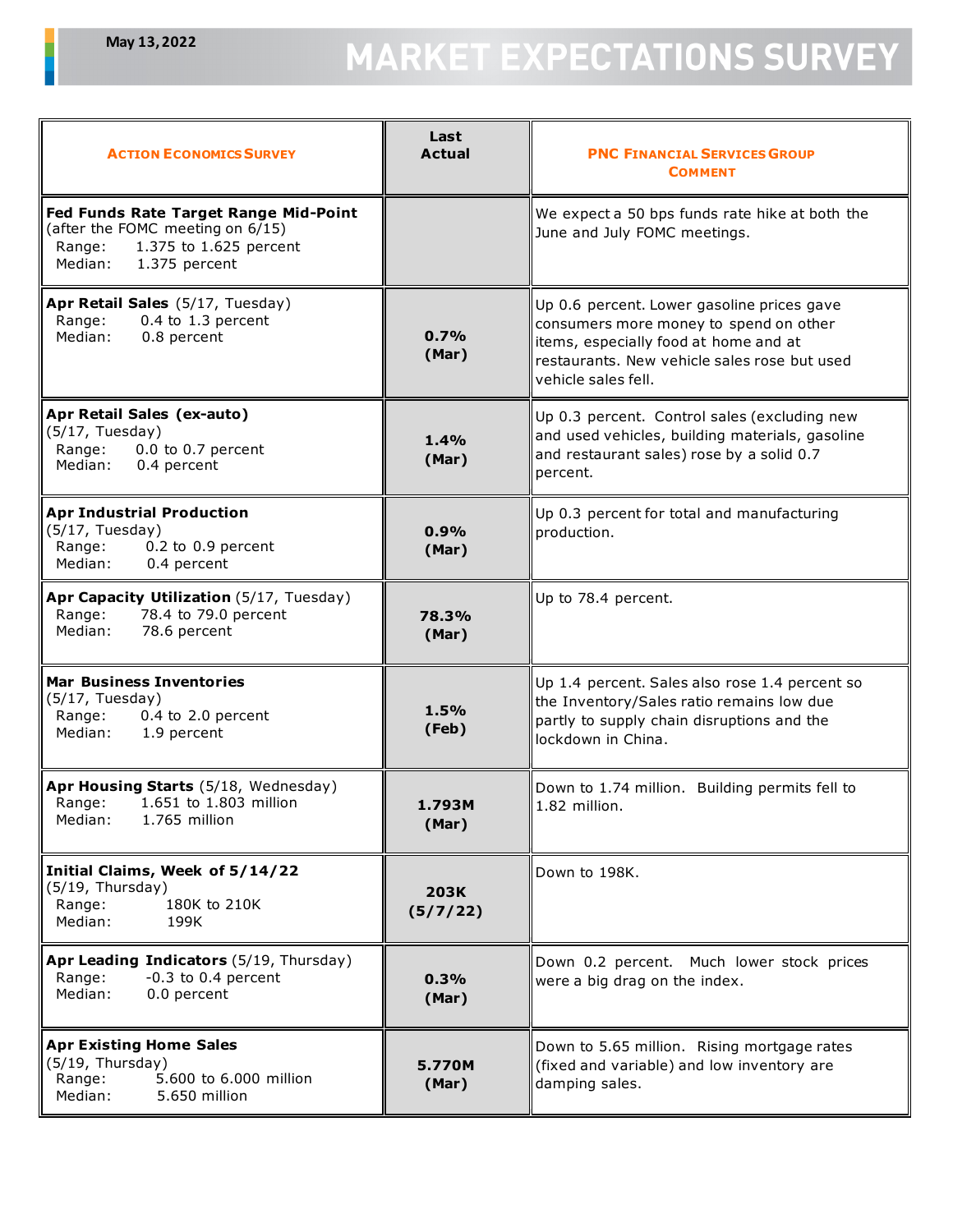## **MARKET EXPECTATIONS SURVEY**

| <b>ACTION ECONOMICS SURVEY</b>                                                                                   | Last<br><b>Actual</b>                  | <b>PNC FINANCIAL SERVICES GROUP</b><br><b>COMMENT</b>                                                                                                                                                                                                                                                                                                                                |  |
|------------------------------------------------------------------------------------------------------------------|----------------------------------------|--------------------------------------------------------------------------------------------------------------------------------------------------------------------------------------------------------------------------------------------------------------------------------------------------------------------------------------------------------------------------------------|--|
| Apr New Home Sales (5/24, Tuesday)<br>0.745 to 0.780 million<br>Range:<br>Median:<br>0.755 million               | 0.763M<br>(Mar)                        | Down to 0.75 million.                                                                                                                                                                                                                                                                                                                                                                |  |
| <b>Apr Durable Goods Orders</b><br>(5/25, Wednesday)<br>$0.3$ to 1.3 percent<br>Range:<br>0.6 percent<br>Median: | 0.8%<br>(Mar)                          | Up 0.4 percent. Shipments also up 0.4<br>percent.                                                                                                                                                                                                                                                                                                                                    |  |
| Q1 GDP Second Report (5/26, Thursday)<br>$-1.5$ to $-1.2$ percent<br>Range:<br>-1.4 percent<br>Median:           | $-1.4%$<br>(Q1 1 <sup>st</sup> report) | A small revision to -1.3 percent.                                                                                                                                                                                                                                                                                                                                                    |  |
| Q1 Chain Price Index Second Report<br>(5/26, Thursday)<br>8.0 to 8.1 percent<br>Range:<br>Median:<br>8.1 percent | 8.0%<br>(Q1 1 <sup>st</sup> report)    | A small revision to 8.1 percent.                                                                                                                                                                                                                                                                                                                                                     |  |
| Apr Advance Trade in Goods<br>(5/27, Friday)<br>Range:<br>$-$ \$120.0 to $-$ \$100.0<br>Median:<br>$-$ \$114.5   | $-$127.1$<br>(Mar)                     | Narrow to -\$116.0. Imports from China likely<br>declined because of COVID lockdowns.                                                                                                                                                                                                                                                                                                |  |
| Apr Personal Income (5/27, Friday)<br>0.3 to 0.8 percent<br>Range:<br>0.5 percent<br>Median:                     | 0.5%<br>(Mar)                          | Up 0.6 percent on solid gains in workers and<br>their wages.                                                                                                                                                                                                                                                                                                                         |  |
| Apr Personal Consumption Expend.<br>(5/27, Friday)<br>$0.4$ to $0.8$ percent<br>Range:<br>Median:<br>0.7 percent | 1.1%<br>(Mar)                          | Up 0.7 percent. Spending on services,<br>especially travel, entertainment and<br>restaurants, is replacing spending on goods.<br>PCE total and core inflation rose 0.2 percent<br>and 0.4 percent, respectively. This lowered<br>the Y/Y percent change to 6.3 percent and 4.9<br>percent, respectively. A small step in the right<br>direction but inflation remains much too high! |  |
| May U. of Mich. Consumer Sentiment<br>$(final)$ (5/27, Friday)<br>Range:<br>58.5 to 59.1<br>Median:<br>59.1      | 59.1<br>(Apr)                          | Down to 58.5. Final sentiment for May likely<br>fell from the preliminary reading of 59.1 as<br>gasoline prices moved noticeably higher in the<br>middle of the month.                                                                                                                                                                                                               |  |

## Visit<http://www.pnc.com/economicreports> to view the full listing of economic reports published by PNC's economists.

Disclaimer: The material presented is of a general nature and does not constitute the provision of investment or economic advice to any person, or a recommendation to buy or sell any security or adopt any investment strategy. Opinions and forecasts expressed herein are subject to change without notice. Relevant information was obtained from sources deemed reliable. Such information is not guaranteed as to its accuracy. You should seek the advice of an investment professional to tailora financial plan to your particular needs. © 2022 The PNC Financial Services Group, Inc. All rights reserved.